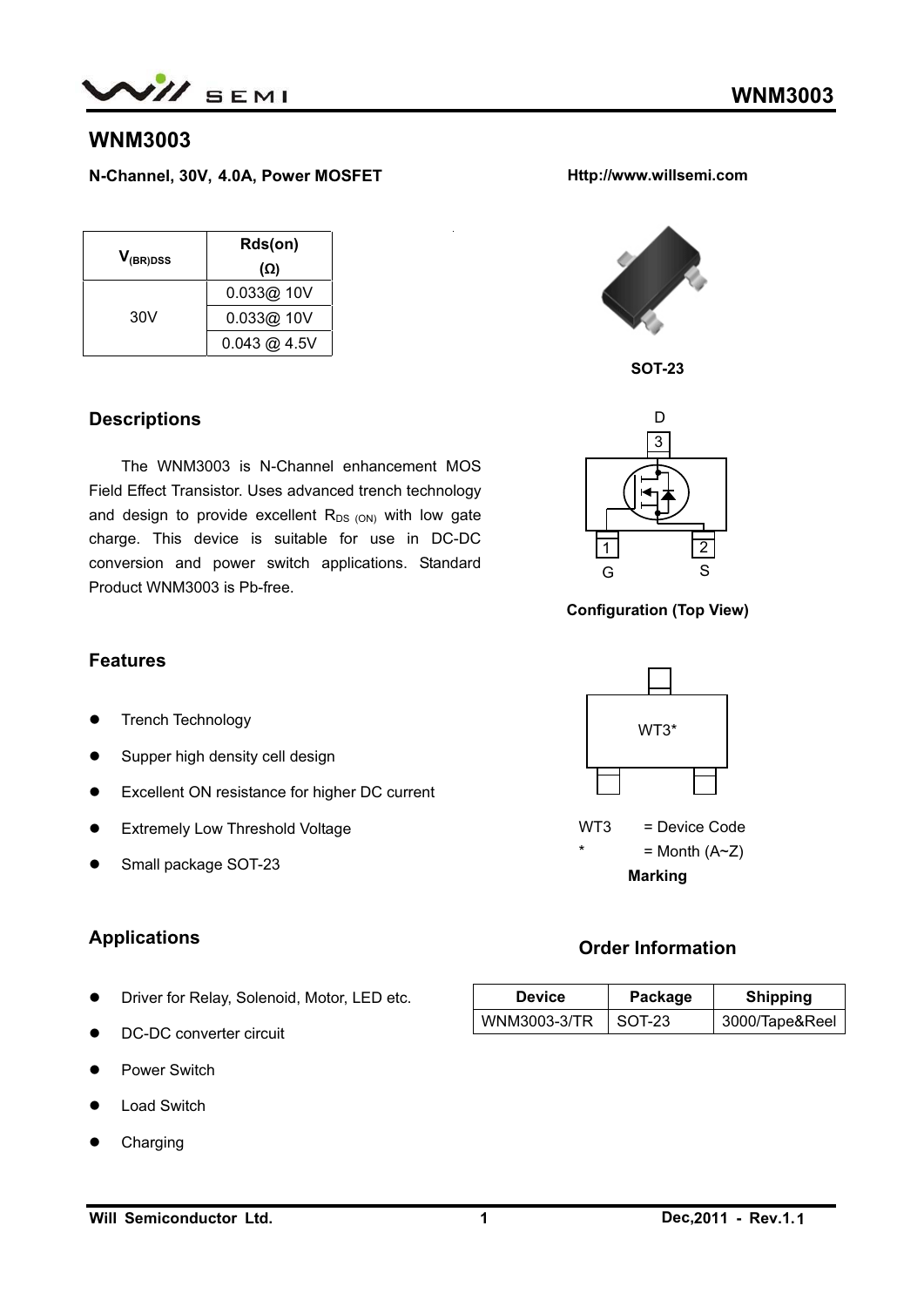

#### **Absolute Maximum ratings**

| <b>Parameter</b>                       |                      | <b>Symbol</b>    | 10S            | <b>Steady State</b> | Unit        |
|----------------------------------------|----------------------|------------------|----------------|---------------------|-------------|
| Drain-Source Voltage                   |                      | $V_{DS}$         | 30             |                     | V           |
| Gate-Source Voltage                    |                      | $V_{GS}$         | ±20            |                     |             |
|                                        | $T_A = 25^{\circ}C$  |                  | 4.0            | 3.7                 | A           |
| Continuous Drain Current <sup>a</sup>  | $T_A = 70^{\circ}$ C | $I_D$            | 3.2            | 3.0                 |             |
| Maximum Power Dissipation <sup>a</sup> | $T_A = 25^{\circ}C$  |                  | 0.8            | 0.7                 | W           |
|                                        | $T_A = 70^{\circ}$ C | $P_D$            | 0.5            | 0.4                 |             |
| Continuous Drain Current <sup>b</sup>  | $T_A = 25^{\circ}C$  | $I_D$            | 3.7            | 3.4                 | A           |
|                                        | $T_A = 70^{\circ}$ C |                  | 2.9            | 2.7                 |             |
| Maximum Power Dissipation <sup>b</sup> | $T_A = 25^{\circ}C$  | $P_D$            | 0.7            | 0.6                 | W           |
|                                        | $T_A = 70^{\circ}C$  |                  | 0.4            | 0.3                 |             |
| Pulsed Drain Current <sup>c</sup>      |                      | I <sub>DM</sub>  | 10             |                     | A           |
| Operating Junction Temperature         |                      | T,               | 150            |                     | $^{\circ}C$ |
| Lead Temperature                       |                      | $T_L$            | 260            |                     | $^{\circ}C$ |
| Storage Temperature Range              |                      | $T_{\text{stg}}$ | $-55$ to $150$ |                     | $^{\circ}C$ |

# **Thermal resistance ratings**

| <b>Parameter</b>                              | Symbol              | <b>Typical</b>  | <b>Maximum</b> | Unit |               |
|-----------------------------------------------|---------------------|-----------------|----------------|------|---------------|
| <b>Junction-to-Ambient Thermal Resistance</b> | t $\leq 10$ s       | $R_{\theta JA}$ | 120            | 145  |               |
|                                               | <b>Steady State</b> |                 | 132            | 168  |               |
| <b>Junction-to-Ambient Thermal Resistance</b> | $t \leq 10$ s       |                 | 145            | 174  | $\degree$ C/W |
|                                               | <b>Steady State</b> | $R_{\theta JA}$ | 158            | 202  |               |
| Uunction-to-Case Thermal Resistance           | Steady State        | $R_{\theta$ JC  | 60             | 75   |               |

a Surface mounted on FR4 Board using 1 square inch pad size, 1oz copper

- b Surface mounted on FR4 board using minimum pad size, 1oz copper
- c Repetitive rating, pulse width limited by junction temperature,  $t_0$ =10μs, Duty Cycle=1%
- d Repetitive rating, pulse width limited by junction temperature  $T_J$ =150°C.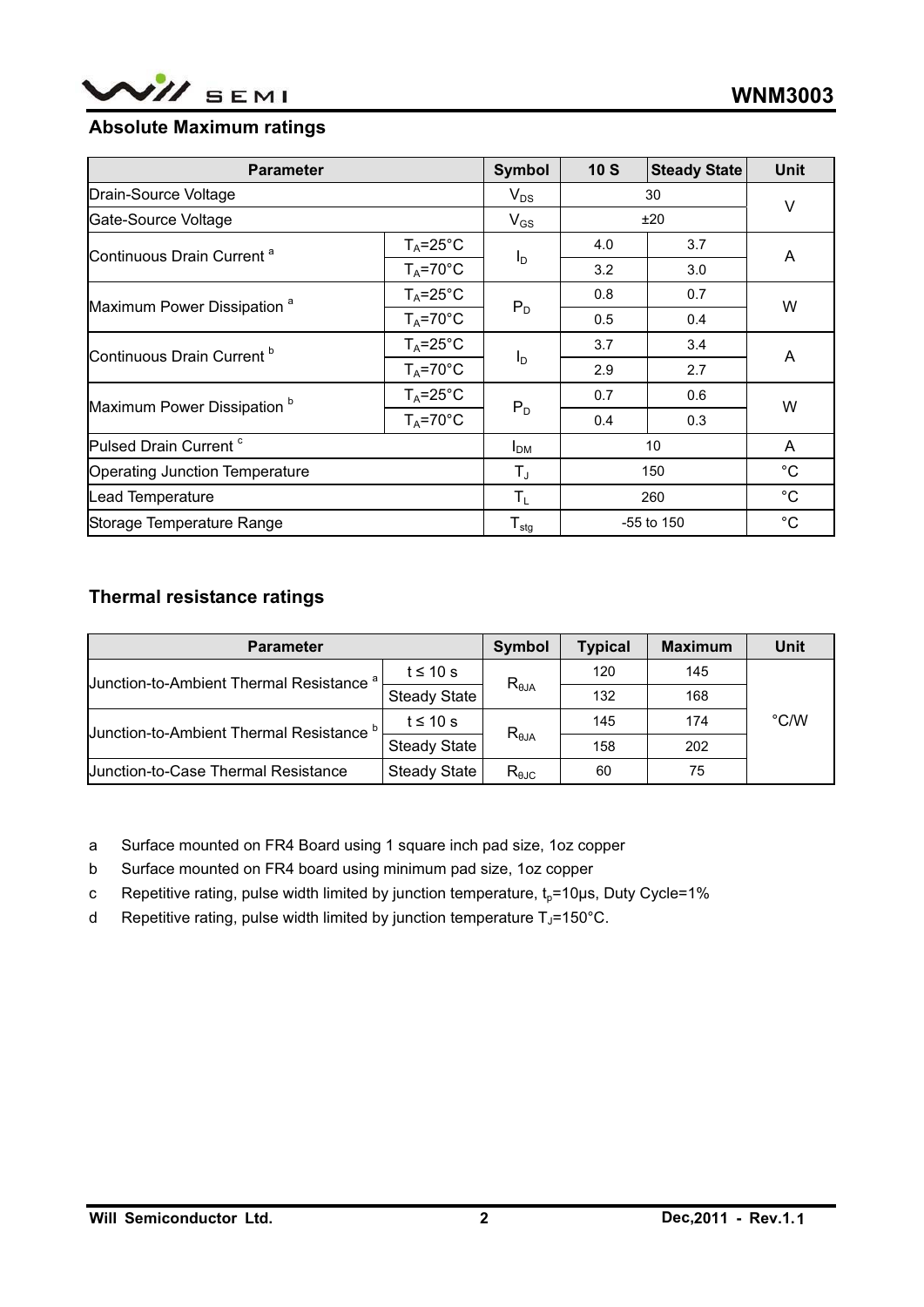

#### Electronics Characteristics (Ta=25°C, unless otherwise noted)

| <b>Parameter</b>                                 | <b>Symbol</b>            | <b>Test Conditions</b>                  | <b>Min</b> | <b>Typ</b> | <b>Max</b> | <b>Unit</b> |  |
|--------------------------------------------------|--------------------------|-----------------------------------------|------------|------------|------------|-------------|--|
| OFF CHARACTERISTICS                              |                          |                                         |            |            |            |             |  |
| Drain-to-Source Breakdown Voltage                | <b>BV</b> <sub>DSS</sub> | $V_{GS} = 0$ V, $I_D = 250$ uA          | 30         |            |            | V           |  |
| Zero Gate Voltage Drain Current                  | $I_{DSS}$                | $V_{DS} = 24 V$ , $V_{GS} = 0V$         |            |            | 1          | uA          |  |
| Gate-to-source Leakage Current                   | $I_{GSS}$                | $V_{DS}$ = 0 V, $V_{GS}$ = $\pm 20V$    |            |            | ±100       | nA          |  |
| <b>ON CHARACTERISTICS</b>                        |                          |                                         |            |            |            |             |  |
| Gate Threshold Voltage                           | $V_{GS(TH)}$             | $V_{GS}$ = $V_{DS}$ , $I_D$ = 250uA     | 1.0        | 1.6        | 3.0        | $\vee$      |  |
|                                                  |                          | $V_{GS}$ = 10V, $I_D$ = 3.1A            |            | 33         | 47         |             |  |
| Drain-to-source On-resistance                    | $R_{DS(on)}$             | $V_{GS}$ = 10V, $I_D$ = 2.5A            |            | 33         | 47         | $m\Omega$   |  |
|                                                  |                          | $V_{GS}$ = 4.5V, $I_D$ = 2.0A           |            | 43         | 59         |             |  |
| <b>Forward Transconductance</b>                  | $q_{FS}$                 | $V_{DS}$ = 4.5V. I <sub>D</sub> = 2.8A  |            | 5.8        |            | S           |  |
| <b>CHARGES, CAPACITANCES AND GATE RESISTANCE</b> |                          |                                         |            |            |            |             |  |
| Input Capacitance                                | $C_{\text{ISS}}$         |                                         |            | 570        |            |             |  |
| <b>Output Capacitance</b>                        | C <sub>oss</sub>         | $V_{GS}$ = 0 V, f = 1.0 MHz, $V_{DS}$ = |            | 72         |            | pF          |  |
| Reverse Transfer Capacitance                     | $C_{\rm RSS}$            | 15V                                     |            | 64         |            |             |  |
| <b>Total Gate Charge</b>                         | Q <sub>G(TOT)</sub>      |                                         |            | 11.6       |            |             |  |
| <b>Threshold Gate Charge</b>                     | $Q_{G(TH)}$              | $V_{GS}$ =10 V, $V_{DS}$ =15 V,         |            | 0.8        |            | nC          |  |
| Gate-to-Source Charge                            | $Q_{GS}$                 | $I_D = 3.1A$                            |            | 1.25       |            |             |  |
| Gate-to-Drain Charge                             | $Q_{GD}$                 |                                         |            | 3.0        |            |             |  |
| <b>SWITCHING CHARACTERISTICS</b>                 |                          |                                         |            |            |            |             |  |
| Turn-On Delay Time                               | td(ON)                   |                                         |            | 5          |            |             |  |
| <b>Rise Time</b>                                 | tr                       | $V_{GS}$ = 10 V, $V_{DS}$ = 15 V,       |            | 3.3        |            |             |  |
| <b>Turn-Off Delay Time</b>                       | td(OFF)                  | $I_D=1A$ , R <sub>G</sub> =6 $\Omega$   |            | 39         |            | ns          |  |
| <b>Fall Time</b>                                 | tf                       |                                         |            | 4.4        |            |             |  |
| <b>BODY DIODE CHARACTERISTICS</b>                |                          |                                         |            |            |            |             |  |
| <b>Forward Voltage</b>                           | $V_{SD}$                 | $V_{GS} = 0$ V, $I_S = 1.5$ A           | 0.50       | 0.84       | 1.50       | V           |  |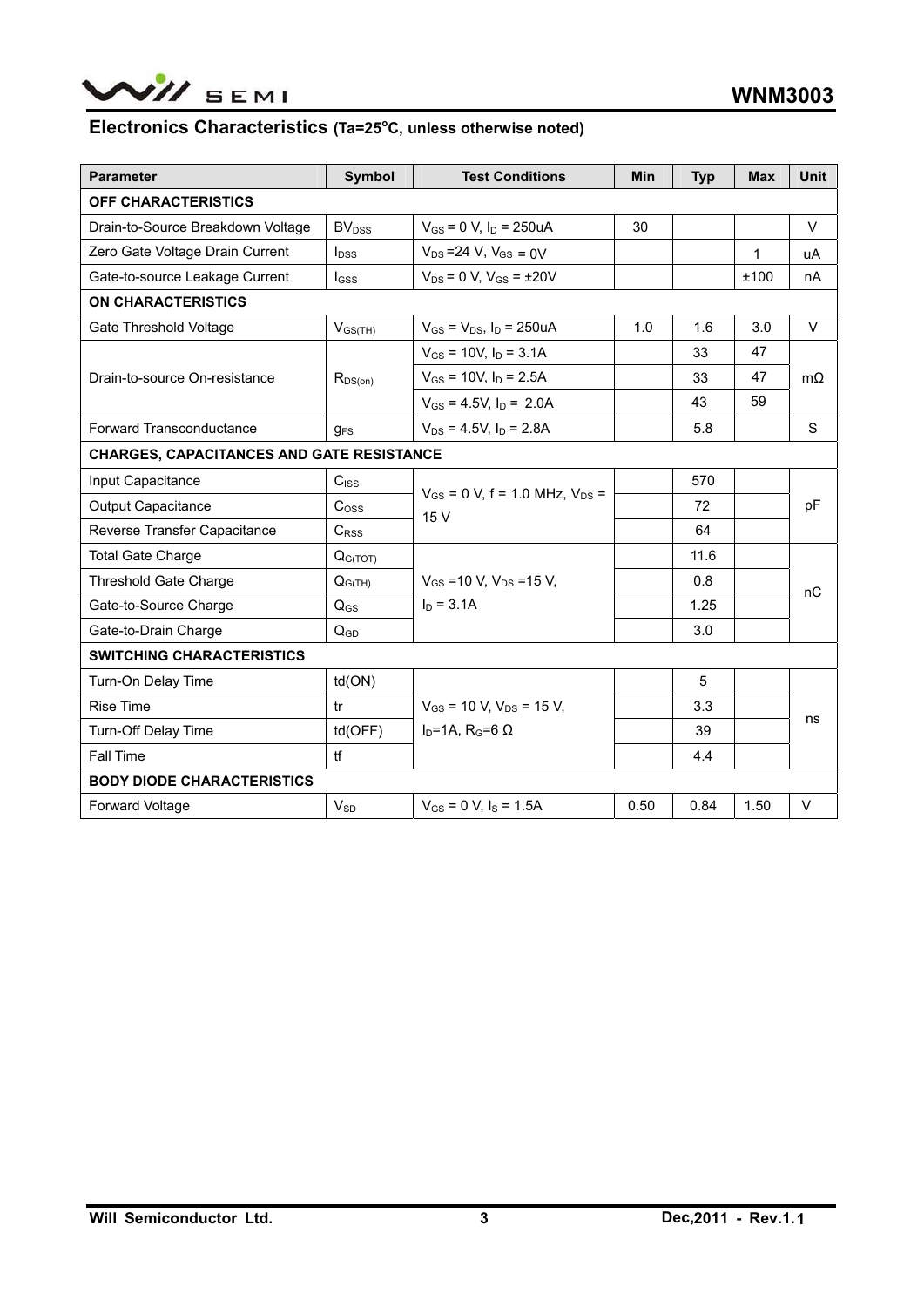

#### Typical Characteristics (Ta=25°C, unless otherwise noted)



#### **Output characteristics**



**On-Resistance vs. Drain current** 



**On-Resistance vs. Junction temperature** 



**Transfer characteristics** 



**On-Resistance vs. Gate-to-Source voltage** 



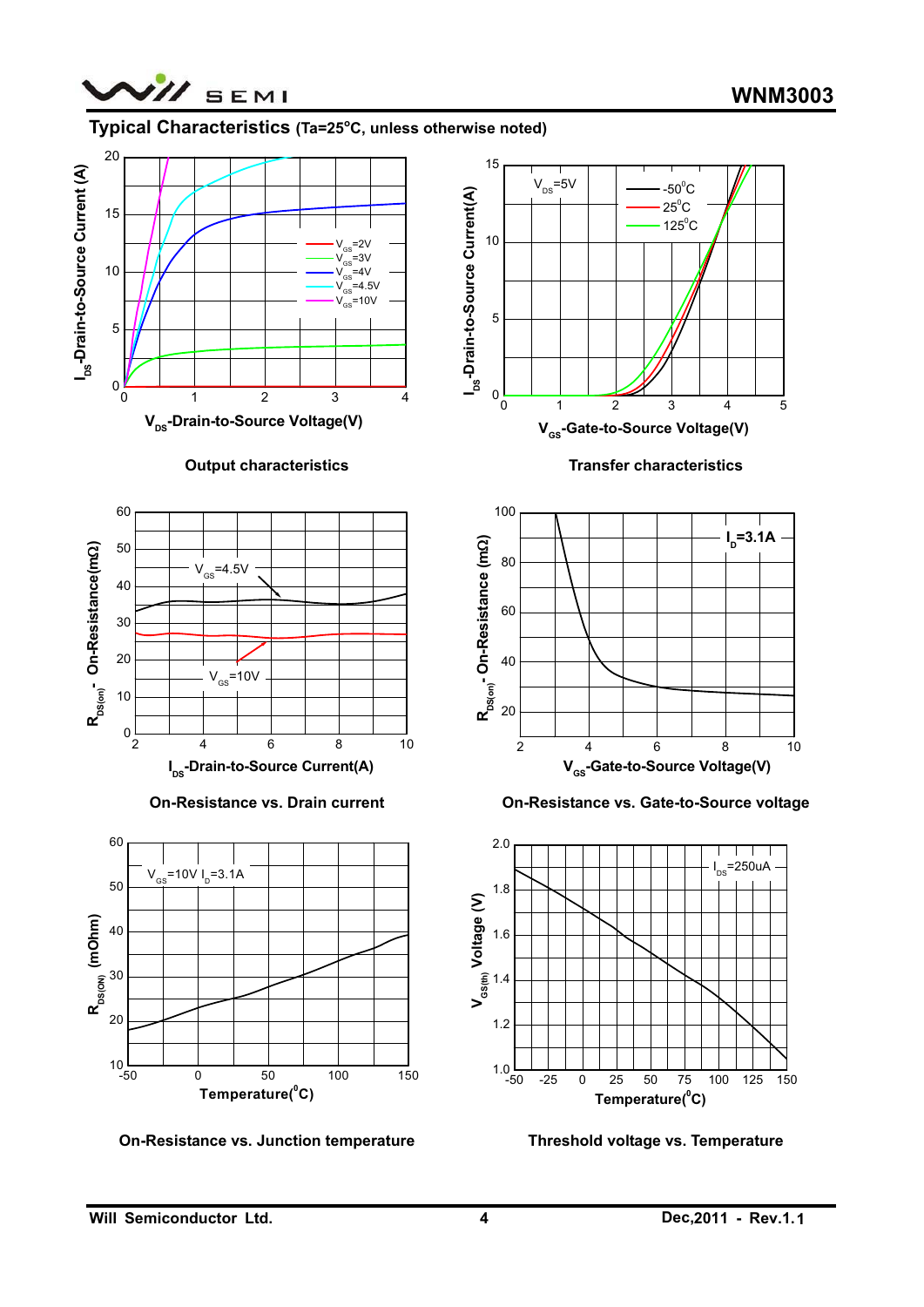





**Single pulse power** 

**Safe operating area**



**Gate Charge Characteristics**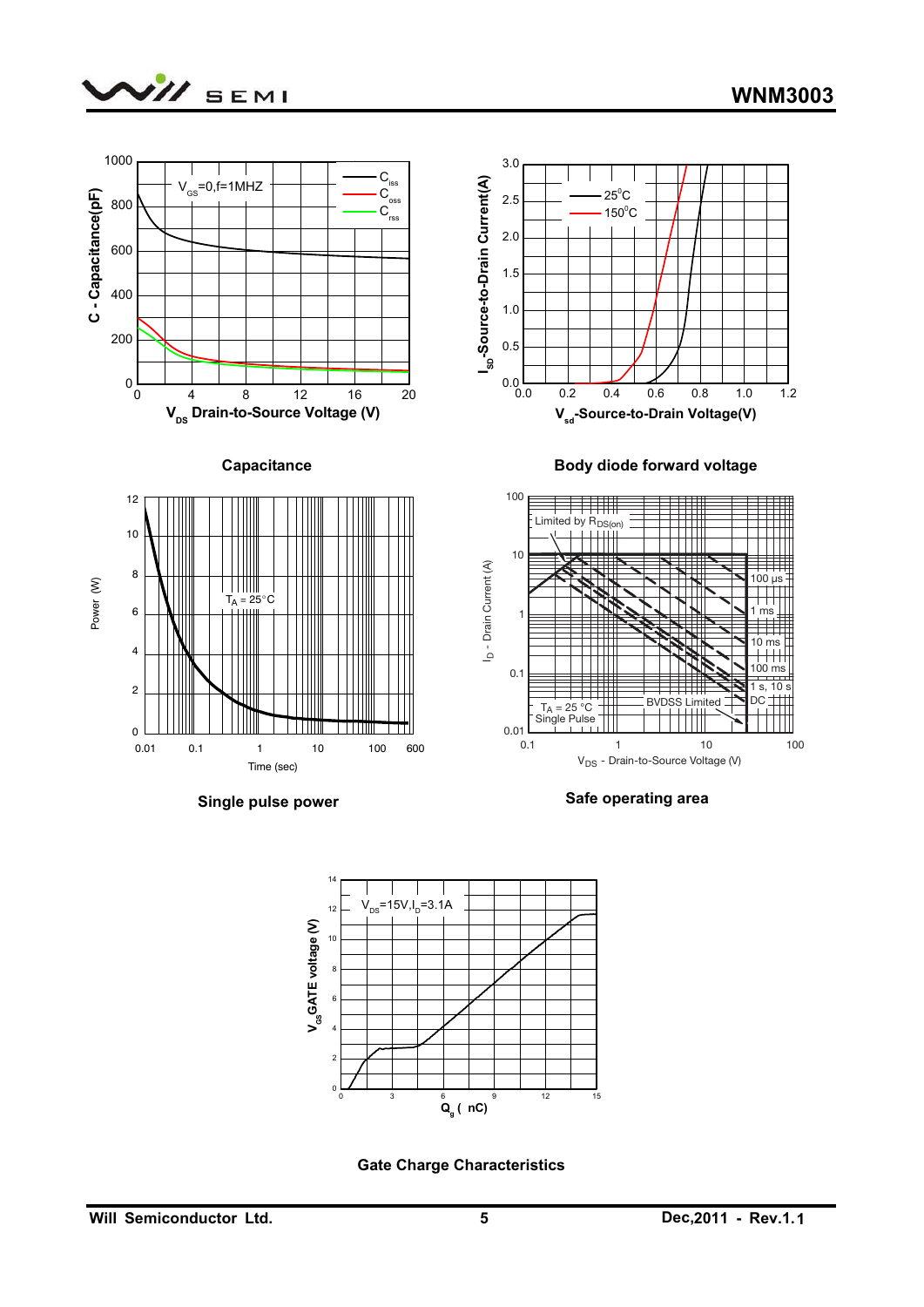



**Transient thermal response (Junction-to-Ambient)**